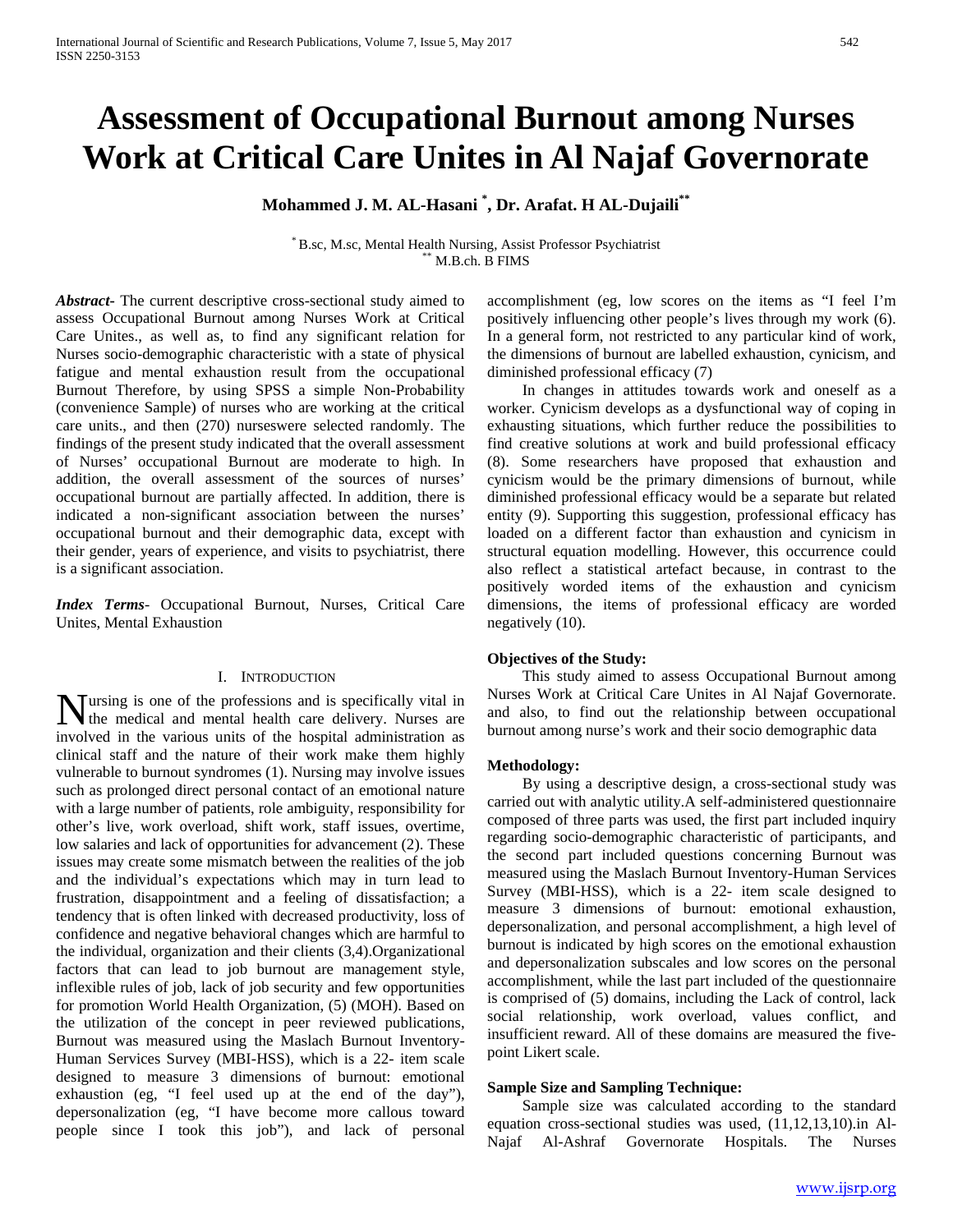witheoccupational burnout selected by simple random sampling technique,270 nurses who are working at the critical care units.were selected and provided with a self-administered questionnaire. The data collectedfrom(2016-1-19) until (2016-4- 5). Each subject expends around (20-25) min. as a maximum time to complete the questionnaire.Finally, only(270) questionnaires were acceptable for analysis due to missing or incomplete data.

## **Statistical Analysis:**

 By using statistical package for social sciences (SPSS), version16. All the scale variables were normally distributed with small Skewness and Kurtosis in some variables. Appropriate statistical tests were used accordingly, P.value  $\leq 0.05$  considered significant difference or relationship.

## II. RESULTS

**Table (1): Socio-demographic characteristics of the Nurses' (N = 270)**

| <b>Demographic Data</b>        | <b>Rating And Intervals</b> | Frequency               | <b>Percent</b> |  |
|--------------------------------|-----------------------------|-------------------------|----------------|--|
| <b>Gender</b>                  | <b>Male</b>                 | 122                     | 45.2           |  |
|                                | <b>Female</b>               | 148                     | 54.8           |  |
|                                | <b>Married</b>              | 152                     | 56.3           |  |
| <b>Social class</b>            | <b>Single</b>               | 114                     | 42.2           |  |
|                                | Widowed                     | $\overline{\mathbf{4}}$ | 1.5            |  |
|                                | $\epsilon = 24.00$          | 115                     | 42.6           |  |
|                                | $25.00 - 31.00$             | 78                      | 28.9           |  |
| Age / years                    | $32.00 - 38.00$             | 39                      | 14.4           |  |
|                                | $39.00 - 45.00$             | 26                      | 9.6            |  |
|                                | $46.00+$                    | 12                      | 4.4            |  |
|                                | <b>Secondary school</b>     | 84                      | 31.1           |  |
| <b>Certification</b>           | Diploma in nursing          | 125                     | 46.3           |  |
|                                | <b>Bachelor</b> in nursing  | 61                      | 22.6           |  |
|                                | $\leq$ 7.00                 | 200                     | 74.1           |  |
|                                | $8 - 14$                    | 43                      | 15.9           |  |
| <b>Experience</b>              | $15 - 21$                   | 14                      | 5.2            |  |
|                                | 22-28                       | 8                       | 3              |  |
|                                | 29 And More                 | 5                       | 1.9            |  |
|                                | Less than 500,000 ID        | 215                     | 79.6           |  |
|                                | 501,000-750,000 ID          | 47                      | 17.4           |  |
| <b>Salary</b>                  | 751,000-1,000,000 ID        | $\overline{\mathbf{5}}$ | 1.9            |  |
|                                | More than 1,000,000 ID      | $\mathbf{3}$            | 1.1            |  |
|                                | 1                           | 5                       | 1.9            |  |
|                                | $\mathbf{2}$                | 38                      | 14.1           |  |
| <b>Official responsibility</b> | $\overline{\mathbf{3}}$     | 15                      | 5.6            |  |
|                                | $\overline{\mathbf{4}}$     | 212                     | 78.5           |  |
|                                | <b>Emergency</b>            | 105                     | 38.9           |  |
|                                | <b>Operation room</b>       | 58                      | 21.5           |  |
|                                | CCU                         | 35                      | 13             |  |
| Unit                           | <b>ICU</b>                  | 21                      | 7.8            |  |
|                                | <b>Hemodialysis</b>         | 27                      | 10             |  |
|                                | <b>Premature units</b>      | 24                      | 8.9            |  |
|                                | <b>Urban</b>                | 235                     | 87             |  |
| <b>Residency</b>               | <b>Rural</b>                | 35                      | 13             |  |
|                                | <b>Morning</b>              | 231                     | 85.6           |  |
| <b>Shift</b>                   | <b>Night</b>                | 39                      | 14.4           |  |
|                                | Yes                         | 35                      | 13.0           |  |
| <b>Physical illness</b>        | N <sub>0</sub>              | 235                     | 87.0           |  |
| <b>Visits Psychiatrist</b>     | Yes                         | 5                       | 1.9            |  |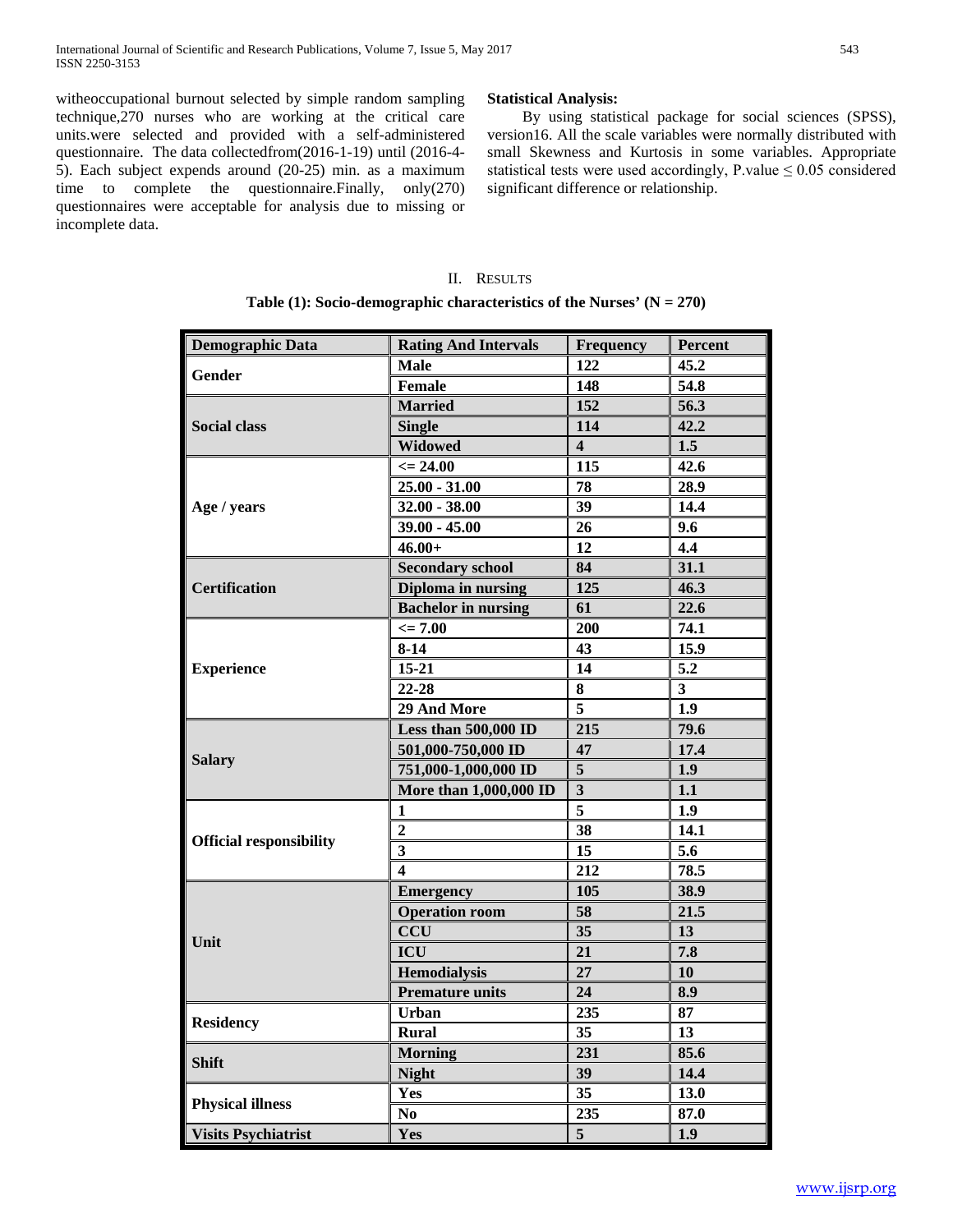|  | $\sim$ $-$<br>. | w<br>. |
|--|-----------------|--------|
|  |                 |        |

 A total of 270 nurses were enrolled in this study, with a mean age less than or equal (24) years. Majority of participants aged less than or equal 24 years. Females represented 54.8% of the studied group, (56.3%) were married. Regarding to the subject's certification, the majority of study sample are, graduated from diploma in nursing (46.3%). The most of study sample have  $\langle \langle 5|$  years of experience (74.6%), (79.6%) of the participants had a monthly income less than 500 thousand IQD, while  $(17.4\%)$  had an income of  $< 700,000$  IQD the most of study sample official responsibility are (4) this main not have any official responsibility (78.5%), most of the study sample in related to their unit are work in emergency unit (38.9), the majority of the study sample are living in urban residential are (87%), the majority of the study sample are work in morning shift (87%), the results show that most of the study sample are no have disease (78%), the most of the study sample are no have any psychiatric problems (98.1%) .

| <b>Studied Domains</b>         | <b>Of</b><br><b>Levels</b><br><b>Burnout</b> | Freq. | <b>Percent</b> | m.s  | assessment      |  |
|--------------------------------|----------------------------------------------|-------|----------------|------|-----------------|--|
|                                | <b>High</b>                                  | 84    | 31.1           |      |                 |  |
| <b>Emotional exhaustion</b>    | <b>Moderate</b>                              | 118   | 43.7           | 2.32 | <b>Moderate</b> |  |
|                                | Low                                          | 68    | 25.2           |      |                 |  |
| <b>Depersonalization</b>       | High                                         | 202   | 74.8           |      |                 |  |
|                                | <b>Moderate</b>                              | 51    | 18.9           | 2.59 | High            |  |
|                                | Low                                          | 17    | 6.3            |      |                 |  |
|                                | Low                                          | 7     | 2.6            |      |                 |  |
| <b>Personal accomplishment</b> | <b>Moderate</b>                              | 56    | 20.7           | 2.80 | Low             |  |
|                                | High                                         | 207   | 76.7           |      |                 |  |
| <b>Total</b>                   |                                              | 270   | 100            |      |                 |  |

 According to the current study outcomes the majority of the nurses expressed moderate emotional exhaustion burnout, high depersonalization burnout, and low personal accomplishment burnout. Moreove.

| <b>Studied Domain</b>      | <b>Overall</b><br><b>Assessment</b><br><b>Of Burnout Sources</b> | <b>Frequency</b> | <b>Percent</b> |
|----------------------------|------------------------------------------------------------------|------------------|----------------|
|                            | <b>Affected</b>                                                  | 155              | 57.4           |
| Lack of control            | <b>Partially Affected</b>                                        | 24.1             |                |
|                            | <b>Unaffected</b>                                                | 50               | 18.5           |
|                            | <b>Unaffected</b>                                                | 71               | 26.3           |
| Lack social relationship   | <b>Partially Affected</b>                                        | 163              | 60.4           |
|                            | <b>Affected</b>                                                  | 36               | 13.3           |
|                            | <b>Affected</b>                                                  | 73               | 27             |
| work overload              | <b>Partially Affected</b>                                        | 119              | 44.1           |
|                            | <b>Unaffected</b><br>78                                          |                  | 28.9           |
|                            | <b>Unaffected</b>                                                | 141              | 52.2           |
| <b>Values conflict</b>     | 84<br><b>Partially Affected</b>                                  |                  | 31.1           |
|                            | <b>Affected</b>                                                  | 45               | 16.7           |
|                            | 136<br><b>Affected</b>                                           |                  | 50.4           |
| <b>Insufficient reward</b> | <b>Partially Affected</b>                                        | 72               | 26.7           |
|                            | <b>Unaffected</b><br>62                                          |                  | 23             |
| <b>Total</b>               |                                                                  | 270              | <b>100</b>     |

 One hundred the sources of burnout are affected at the Lack of control, and Insufficient reward domains, while at the Lack social relationship, values conflicts, and work overload domains the study subjects' responses are partially affected.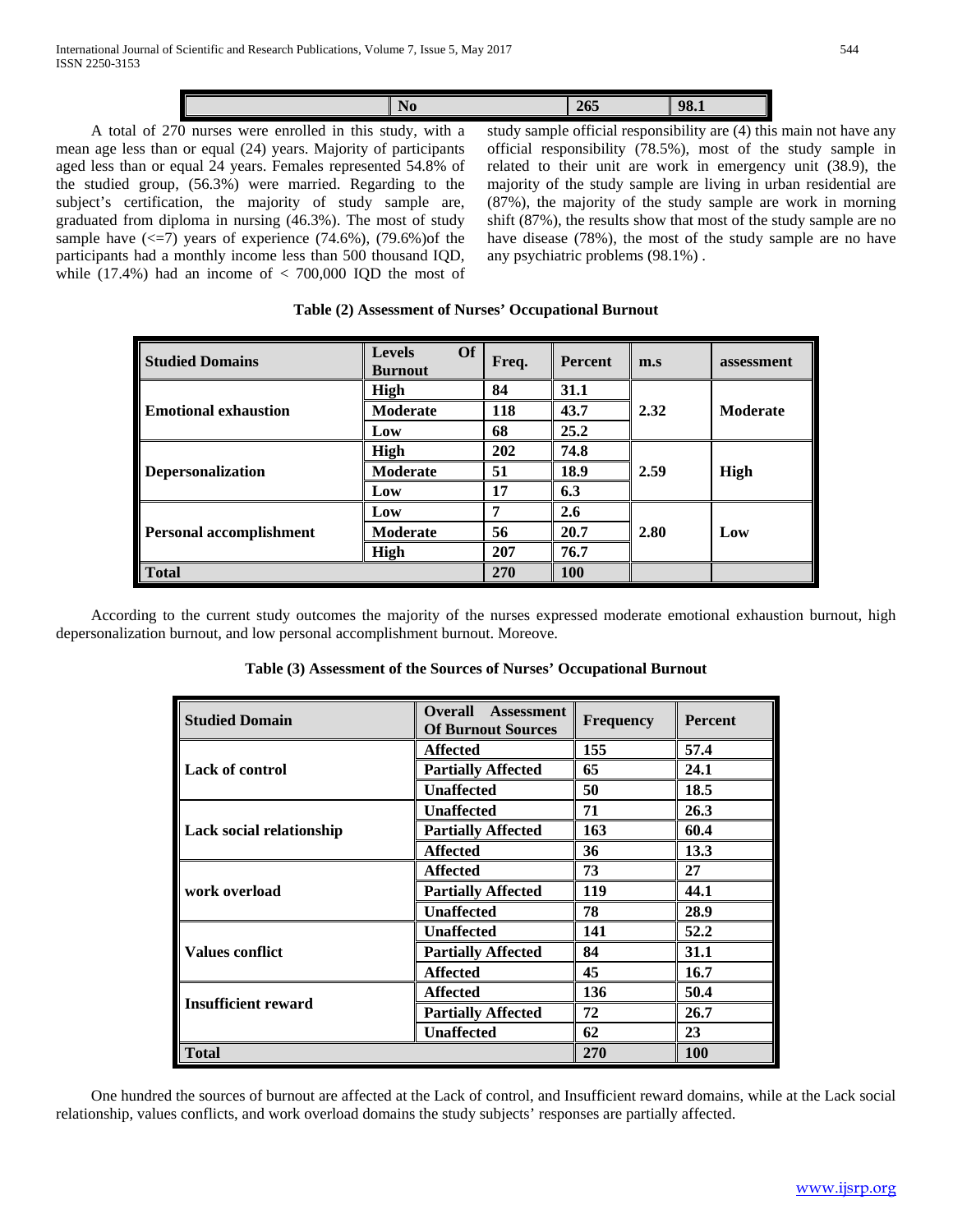| main domain               | overall responses         | Frequency | <b>Percent</b> |  |
|---------------------------|---------------------------|-----------|----------------|--|
|                           | <b>Unaffected</b>         | 63        | 23.3           |  |
|                           | <b>Partially Affected</b> | 162       | 60             |  |
| Sources of nurses burnout | <b>Affected</b>           | 45        | 16.7           |  |
|                           | <b>Total</b>              | 270       | <b>100</b>     |  |

| Table (4) Overall Assessment of the Sources of Nurses' Occupational Burnout |  |
|-----------------------------------------------------------------------------|--|
|-----------------------------------------------------------------------------|--|

 Additionally, the current findings demonstrate that the (60%) of the nurses' overall response to the sources of the nurses' occupational burnout are partially affected.

|                            |                                          | Nurses' Burnout         |                         |                         |                         | Chi-                          | D.F                     |                   |
|----------------------------|------------------------------------------|-------------------------|-------------------------|-------------------------|-------------------------|-------------------------------|-------------------------|-------------------|
| Demographic<br><b>Data</b> | <b>Rating</b><br>And<br><b>Intervals</b> | High                    | <b>Moderat</b><br>e     | Low                     | <b>Total</b>            | <b>Square</b><br><b>Value</b> |                         | P-Value           |
|                            | <b>Male</b>                              | 41                      | 48                      | 33                      | 122                     |                               |                         |                   |
| Gender                     | <b>Female</b>                            | 36                      | 47                      | 65                      | 148                     | 8.358                         | $\overline{2}$          | 0.015<br>S        |
|                            | <b>Total</b>                             | 77                      | 95                      | 98                      | 270                     |                               |                         |                   |
|                            | <b>Married</b>                           | 42                      | 57                      | 53                      | 152                     |                               |                         |                   |
| <b>Social Class</b>        | <b>Single</b>                            | 33                      | 38                      | 43                      | 114                     | 2.802                         | $\overline{\mathbf{4}}$ | 0.591             |
|                            | <b>Widowed</b>                           | $\overline{2}$          | $\bf{0}$                | $\overline{2}$          | $\overline{\mathbf{4}}$ |                               |                         | <b>NS</b>         |
|                            | <b>Total</b>                             | 77                      | 95                      | 98                      | 270                     |                               |                         |                   |
|                            | $\epsilon = 24.00$                       | 24                      | 41                      | 50                      | 115                     |                               |                         |                   |
|                            | $25.00 - 31.00$                          | 27                      | 23                      | 28                      | 78                      |                               |                         |                   |
|                            | $32.00 - 38.00$                          | 15                      | 16                      | 8                       | 39                      |                               |                         | 0.096             |
| Age / Years                | $39.00 - 45.00$                          | $\boldsymbol{9}$        | 8                       | 9                       | 26                      | 13.491                        | 8                       | <b>NS</b>         |
|                            | $46.00+$                                 | $\overline{2}$          | $\overline{7}$          | $\overline{\mathbf{3}}$ | 12                      |                               |                         |                   |
|                            | <b>Total</b>                             | 77                      | 95                      | 98                      | 270                     |                               |                         |                   |
|                            | <b>Secondary school</b>                  | 17                      | 33                      | 34                      | 84                      | 7.668                         | $\overline{\mathbf{4}}$ | 0.105             |
| <b>Certificate</b>         | Diploma in nursing                       | 45                      | 42                      | 38                      | 125                     |                               |                         |                   |
|                            | <b>Bachelor</b> in nursing               | 15                      | 20                      | 26                      | 61                      |                               |                         | <b>NS</b>         |
|                            | <b>Total</b>                             | 77                      | 95                      | 98                      | 270                     |                               |                         |                   |
|                            | $\leq$ 7.00                              | 52                      | 68                      | 80                      | 200                     |                               | 8                       |                   |
|                            | $7.01 - 14.00$                           | 16                      | 13                      | 14                      | 43                      |                               |                         |                   |
| <b>Of</b><br><b>Years</b>  | $14.01 - 21.00$                          | 8                       | $\overline{5}$          | $\mathbf{1}$            | 14                      |                               |                         | 0.025<br>S        |
| <b>Experience</b>          | $21.01 - 28.00$                          | $\mathbf{1}$            | 5                       | $\overline{2}$          | 8                       | 17.530                        |                         |                   |
|                            | $28.01+$                                 | $\bf{0}$                | $\overline{\mathbf{4}}$ | $\mathbf{1}$            | 5                       |                               |                         |                   |
|                            | <b>Total</b>                             | 77                      | 95                      | 98                      | 270                     |                               |                         |                   |
|                            | Less than 500,000<br>ID                  | 58                      | 77                      | 80                      | 215                     |                               |                         |                   |
|                            | 501,000-750,000 ID                       | 16                      | 16                      | 15                      | 47                      |                               |                         |                   |
| <b>Salary</b>              | 751,000-1,000,000<br>ID                  | $\overline{2}$          | $\mathbf{1}$            | $\overline{2}$          | 5 <sup>5</sup>          | 1.634                         | 6                       | 0.95<br><b>NS</b> |
|                            | <b>More</b><br>than<br>1,000,000 ID      | $\mathbf{1}$            | $\mathbf{1}$            | $\mathbf{1}$            | 3                       |                               |                         |                   |
|                            | <b>Total</b>                             | 77                      | 95                      | 98                      | 270                     |                               |                         |                   |
|                            | $\mathbf{1}$                             | $\overline{2}$          | $\mathbf{1}$            | $\overline{2}$          | 5                       | 6<br>5.587                    |                         |                   |
| <b>Responsibility</b>      | $\overline{2}$                           | 10                      | 19                      | $\boldsymbol{9}$        | 38                      |                               |                         | 0.471             |
|                            | $\overline{\mathbf{3}}$                  | $\overline{\mathbf{4}}$ | 6                       | 5                       | 15                      |                               |                         | <b>NS</b>         |
|                            | $\overline{4}$                           | 61                      | 69                      | 82                      | 212                     |                               |                         |                   |

## **Table (5) Relationship between Nurses' Occupational Burnout and their Demographic Data**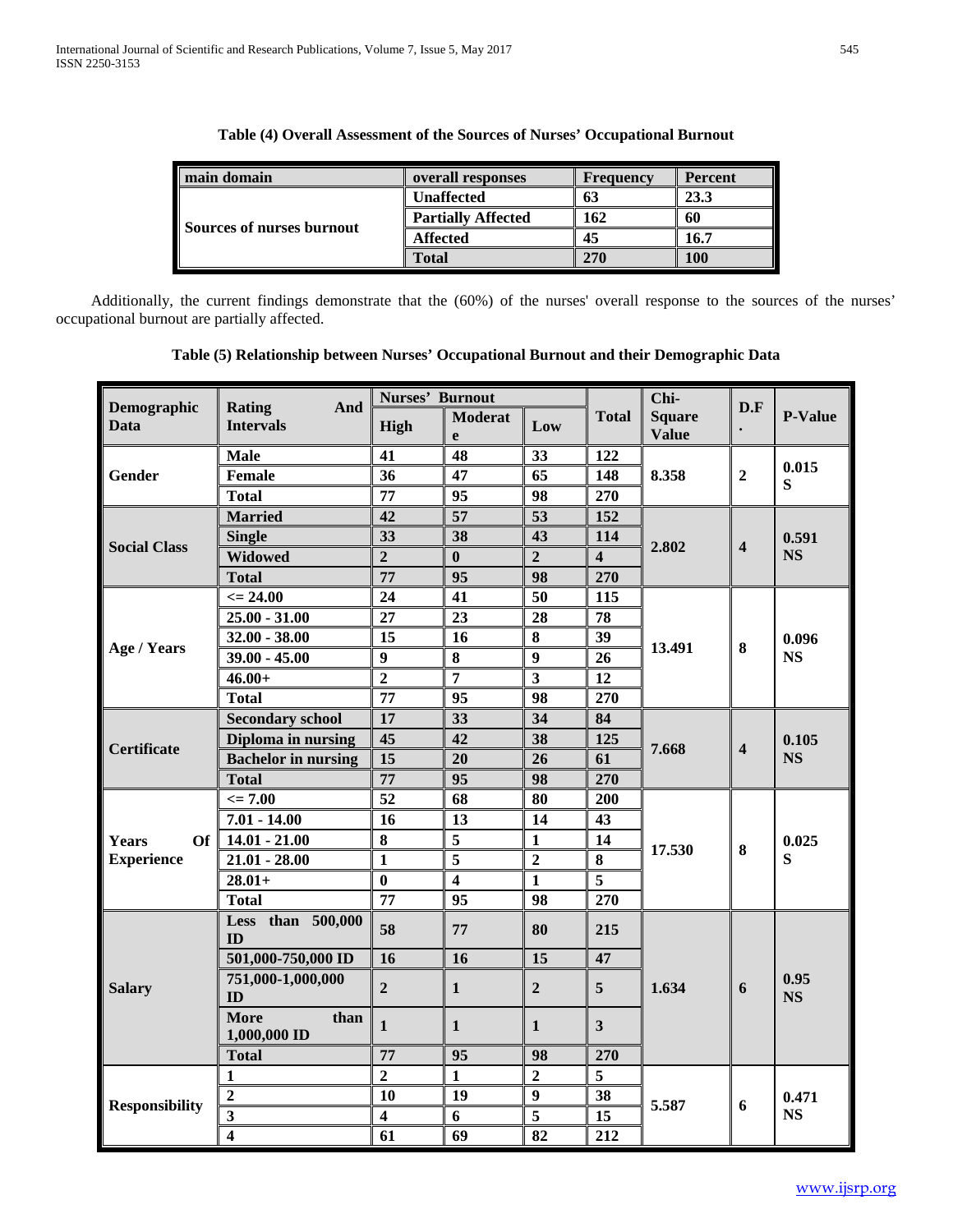|                              | <b>Total</b>           | 77                      | 95       | 98           | 270            |        |                  |                    |
|------------------------------|------------------------|-------------------------|----------|--------------|----------------|--------|------------------|--------------------|
|                              | <b>Emergency</b>       | 28                      | 36       | 41           | 105            | 16.868 | <b>10</b>        | 0.077<br><b>NS</b> |
|                              | <b>Operation room</b>  | 15                      | 17       | 26           | 58             |        |                  |                    |
|                              | <b>CCU</b>             | 12                      | 15       | 8            | 35             |        |                  |                    |
| Unit                         | <b>ICU</b>             | $\boldsymbol{2}$        | 10       | 9            | 21             |        |                  |                    |
|                              | <b>Hemodialysis</b>    | 8                       | 8        | 11           | 27             |        |                  |                    |
|                              | <b>Premature units</b> | 12                      | 9        | 3            | 24             |        |                  |                    |
|                              | <b>Total</b>           | 77                      | 95       | 98           | 270            |        |                  |                    |
|                              | <b>Urban</b>           | 61                      | 85       | 89           | 235            | 5.910  | $\overline{2}$   | 0.052<br><b>NS</b> |
| <b>Residency</b>             | <b>Rural</b>           | 16                      | 10       | 9            | 35             |        |                  |                    |
|                              | <b>Total</b>           | 77                      | 95       | 98           | 270            |        |                  |                    |
|                              | <b>Morning</b>         | 60                      | 83       | 88           | 231            |        | $\overline{2}$   | 0.07<br><b>NS</b>  |
| <b>Shift</b>                 | <b>Night</b>           | 17                      | 12       | 10           | 39             | 5.309  |                  |                    |
|                              | <b>Total</b>           | 77                      | 95       | 98           | 270            |        |                  |                    |
|                              | Yes                    | 13                      | 12       | 10           | 35             |        | $\boldsymbol{2}$ | .423<br><b>NS</b>  |
| <b>Diseases</b>              | N <sub>0</sub>         | 64                      | 83       | 88           | 235            | 1.719  |                  |                    |
|                              | <b>Total</b>           | 77                      | 95       | 98           | 270            |        |                  |                    |
| <b>Visit</b><br>psychiatrist | <b>Yes</b>             | $\overline{\mathbf{4}}$ | $\bf{0}$ | $\mathbf{1}$ | 5 <sup>5</sup> | 6.900  | $\overline{2}$   | .032<br>S          |
|                              | No                     | 73                      | 95       | 97           | 265            |        |                  |                    |
|                              | <b>Total</b>           | 77                      | 95       | 98           | 270            |        |                  |                    |

 The current findings and results shows that there is an insignificant relationship concerning the nurses' occupational burnout and their demographic data, except with their gender, years of experience, and visits to psychiatrist .

## III. DISCUSSION

 The current study results show that the majority of the nurses are married female, this is consistent with the finding of Jordanian researchers (14), who found that more than half of participants from stressful areas were female. as well the Chinese researchers (15), who found that above sixty percent of respondents were married. this can be clarified by using of nonprobability sampling by current study. In addition, dominant age of the sample is less than or equal (24) years. This result is compatible to the findings of Iranian research done in (16) who found that the majority of participants were below 30 years of age. Regarding to the subjects' certification, the majority of the study sample have Diploma in Nursing, this results agree with finding of Chinese researchers (17). whereas above 60% of participant's nurses in the study held diploma in nursing. In regard to the subjects' experience, the most of the study sample have  $\left(\leq 7\right)$  years of experience, which is steady with results of a Turkish research conducted (18) where they found that more than 90% of nurses included in the study had less than 10 years of experience.

 Regarding to the salary, the vast majority of participants' salary is less than 500000 IQD, this is inconsistent with (17) who found that the majority of nurses included in the study had higher salaries comparing to the current study (17). In addition, the `study results show that the most of the study sample they don't have any official responsibility, which is compatible with the results of Finnish researcher (19) who found that almost fourfifths of the respondents did not have an official responsibility. In addition, the majority of the study sample in related to their unit are working in emergency units. Also, regarding residency of participants the majority of them were urban resident. In regarding to the subjects shift, the majority of nurses were working in morning shift, which disagreed with the results of Jordanian work done by (20) and found that majority of sample were working in night shift (20). As well, for participants' disease, greatest proportion of them had no disease.

 In addition, the majority of study sample in regarding to their psychiatric status, the study results indicate that they have no any psychiatric problems. As well as, the Iranian researchers (21). reached to the same outcome when they studied participant nurses burn out in relation to the job rotation. Consistently, they find that the majority of the study subjects are female, married, and have years of experience less than 10 years. While for the nurses who are working at the emergency units, this result comes because the emergency units characterized by a high number of clients so it requires a large number of nurses as compared with other units.

 According to the current study outcomes the majority of the nurses expressed moderate emotional exhaustion burnout, high depersonalization burnout, and low personal accomplishment burnout. Moreover, the results show that the majority of the study subjects are exhibiting occupational burnout, and personal accomplishment is the dominant one. (21) find that the nurses who are working at the critical care units are suffering from occupational burnout and the personal accomplishment is the dominant occupational burnout which is consistent with the current study results (21). While, another work done by Embriaco and others agreed with current results, they found that the majority of critical unit staff (from nurses and doctors) expressed high level of burnout (22), this may refer to increasing in work stress among Iraqi health personnel which is similar to their counterparts in France.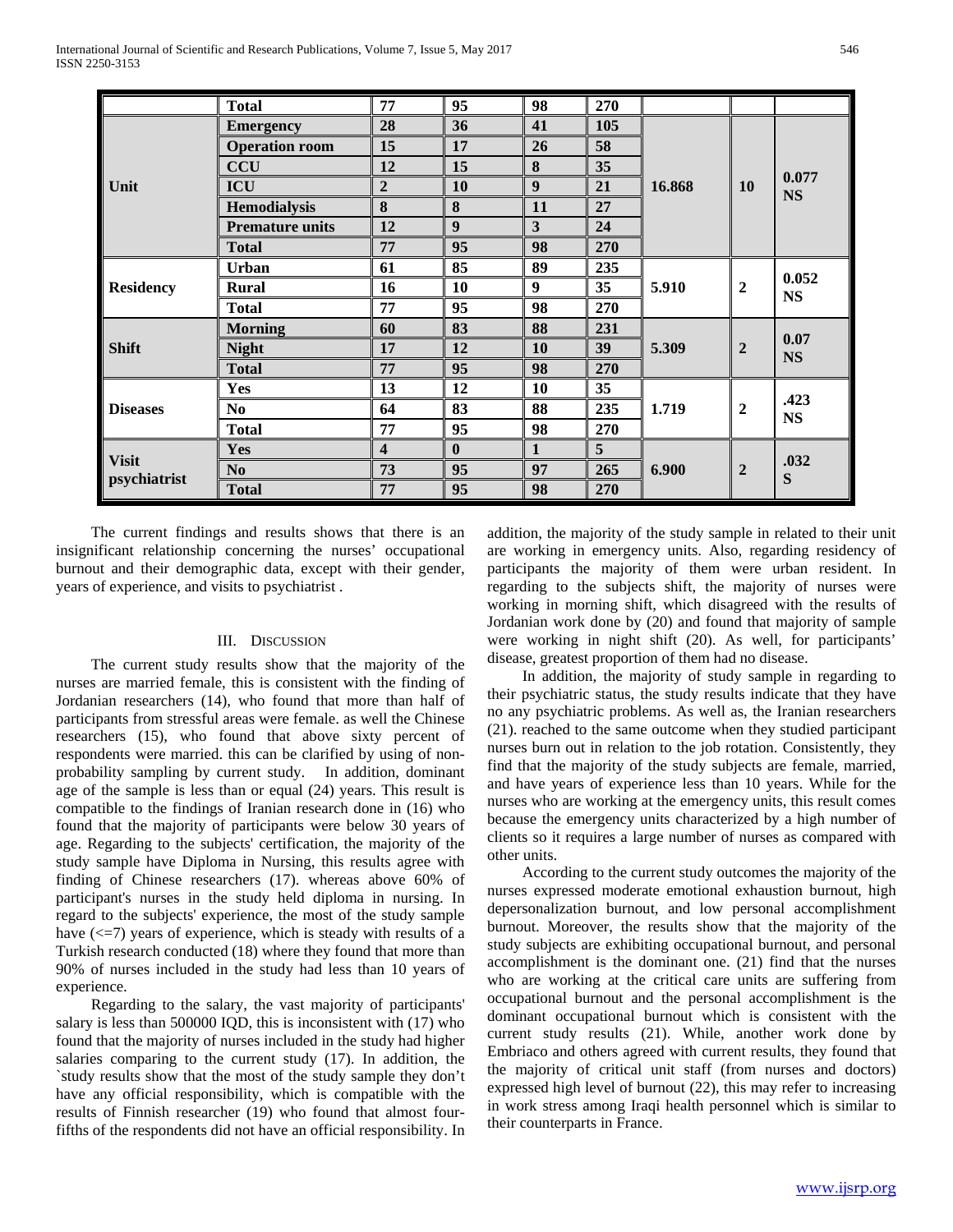The Canadian research conducted by (23) studied how to anticipating the dimensions of job burn out through the dynamic link among job control, self-determination for the job and job requirements. Totally, they find that the job control diminishes the unhealthy influence of job requirements in anticipating depersonalization and emotional exhaustion, precisely for personnel with higher stages of job self-determination.

 The Romanian research by (24) studied the occupational burnout among medical workers, they studied both nurses and doctors in emergency department, ambulance and intensive care unit and the national survey result revealed that the vast majority of participants exhibited moderate to high level of burnout, on one hand, this is consistent with present findings where the mainstream of study sample possessed moderate to high level of burn out. While on the other hand, Popa and others almost agreed with our result, which they found that the nurses are suffering from occupational burnout and the most affected domains are the emotional exhaustion and the personal accomplishment.

 The study results indicate that the study subjects' overall responses to the sources of burnout are affected at the lack of control, values conflicts, and lack of positive reinforcement domains, while at the lack social relationship and work overload domains the study subjects' responses are partially affected. Additionally, the current findings demonstrate that the (60%) of the nurses' overall response to the sources of the nurses' occupational burnout are partially affected. From researcher point of view, the following issues are the reason that the respondents affected by most of sources of burnout. These reasons can be detailed as: there is no arrangement in nurses time; there is no harmony between nurses and patients, and visitors who are coming to work position, also nurses are subjects to work overload. As well, the traditions, norms and values of society can also affect negatively on the work and ethics of the workers. In addition, absence of rewarding and the insert good workers gives a bad impression; consequently, this affects the exerted efforts.

 The current findings and results shows that there is an insignificant relationship concerning the nurses' occupational burnout and their demographic data, except with their gender, years of experience, and visits to psychiatrist, the study results indicate that there is a significant relationship. (21), find that the nurses' burnout was significantly related to their gender. (23), find that there is a significant relationship between the nurses' burnout and their years of experience. While for the relationship with the visiting of psychiatrist, this results comes because that the burned nurses who do not visiting the psychiatrist are more vulnerable to have bad progressive burnout otherwise they may control on their burnout (23,21).

#### IV. CONCLUSIONS AND RECOMMENDATIONS

 The study concludes that the nurses' gender, years of experience, and visiting of psychiatrist are affecting their perception of occupational burnout.The study recommends that an intensive wide-ranging population-based (national level) studies conducted to assess the nurses' occupational burnout. How to decrease the levels of this type of burnout, programs of health education should be applied to increase knowledge of the nurses about the impact of their burnout on the job productivity

and also to increase their awareness to how avoid and manage their burnout.

#### **REFERENCES**

- [1] Khamisa, N., Peltzer, K., & Oldenburg, B. (2013). Burnout in relation to specific contributing factors and health outcomes among nurses: a systematic review. International journal of environmental research and public health, 10(6), 2214-2240.
- [2] Rothmann, S., Van Der Colff, J. J., &Rothmann, J. C. (2006). Occupational stress of nurses in South Africa. Curationis, 29(2), 22-33.
- [3] Coker, B., Fear, N. T., Jones, M., Murphy, D., Hull, L., Iversen, A. C.,... & Greenberg, N. (2010). What are the consequences of deployment to Iraq and Afghanistan on the mental health of the UK armed forces? A cohort study. The Lancet, 375(9728), 1783-1797.
- [4] Wood, B. D., &Killion, J. B. (2006). Burnout among healthcare professionals. Radiology management, 29(6), 30-4.
- [5] World Health Organization, (1999) (MOH).
- [6] Maslachi, C., Jackson, S. E., &Leiter, M. P. (1996). MBI Maslach Burnout Inventory. CPP, Incorporated.
- [7] Schaufeli, W. B., &Buunk, B. P. (1996). Professional burnout. Handbook of work and health psychology, 311-346.
- [8] Schaufeli, Wilmar B., and Arnold B. Bakker. "Job demands, job resources, and their relationship with burnout and engagement: A multi‐sample study." Journal of organizational Behavior 25.3 (2004): 293-315.
- [9] Halbesleben, J. R., &Demerouti, E. (2005). The construct validity of an alternative measure of burnout: Investigating the English translation of the Oldenburg Burnout Inventory. Work & Stress, 19(3), 208-220.
- [10] Schaufeli, W. B., Taris, T. W., & Van Rhenen, W. (2008). Workaholism, burnout, and work engagement: three of a kind or three different kinds of employee well‐being? Applied Psychology, 57(2), 173-203.
- [11] Inoue, K. C., Versa, G. L. G. da S. and Matsuda, L. M. (2014) 'Stress level among intensive care nurses in the municipality of Paraná ( Brazil )', Invest EducEnferm, 32(1), pp. 69–77.
- [12] Maslach, C Goncalo, J. A., &Polman, E.,. (2010). Can confidence come too soon? Collective efficacy, conflict and group performance over time.Organizational Behavior and Human Decision Processes, 113(1),
- [13] Maslach, C., &Leiter, M. P. (2008). Early predictors of job burnout and engagement. Journal of applied psychology, 93(3), 498.
- [14] Hamaideh, S. H. and Ammouri, A. (2011) 'Comparing Jordanian nurses' job stressors in stressful and non-stressful clinical areas', Contemporary Nurse, 37(2), pp. 173–187.
- [15] Wu, H., Sun, W. and Wang, L. (2012) 'Factors associated with occupational stress among Chinese female emergency nurses', Emergency Medical Journal, 29, pp. 554–559. doi: 10.1136/emj.2010.094391.
- [16] Mosadeghrad, A. M. (2013) 'Occupational Stress and Turnover Intention : Implications for Nursing Management', International Journal of Health Policy and Management, 1(2), pp. 179–186.
- [17] Hsu, H., Chen, S., Yu, H. and Lou, J. (2010) 'Job stress, achievement motivation and occupational burnout among male nurses', Journal of Advanced Nursing, 66(7), pp. 1592–1601. doi: 10.1111/j.1365- 2648.2010.05323.x.
- [18] Alacacioglu, A., Yavuzsen, T., Dirioz, M., Oztop, I. and Yilmaz, U. (2009) 'Burnout in nurses and physicians working at an oncology', Psycho-Oncology, 18(October 2008), pp. 543–548.
- [19] Hyrkas, K. (2005) 'Clinical Supervision, Burnout, And Job Satisfaction Among Mental Health and Psychiatric Nurses in Finland', Issues in Mental Health Nursing, 26, pp. 531–556. doi: 10.1080/01612840590931975.
- [20] Hamaideh, S. H. (2011) 'Burnout, Social Support, and Job Satisfaction among Jordanian Mental Health Nurses', Issues in Mental Health Nursing, 32, pp. 234–242. doi: 10.3109/01612840.2010.546494.
- [21] Delpasand, M., Raiisi, P., Begdely, F., and Shahabi, M., (2010). The Impact of Job Rotation on Nurse Burnout of Kashani Hospital in Tehran, Iran, Occupational Health Journal, 7, 4, 121-88.
- [22] Embriaco, N.; Papazian, N.; Barnes, Kentish,N.; Pochard, F.; Azoulay, E.; Burnout syndrome among critical care healthcare workers, Lippincott Williams & Wilkins, 2007, p.p. 484 – 486.